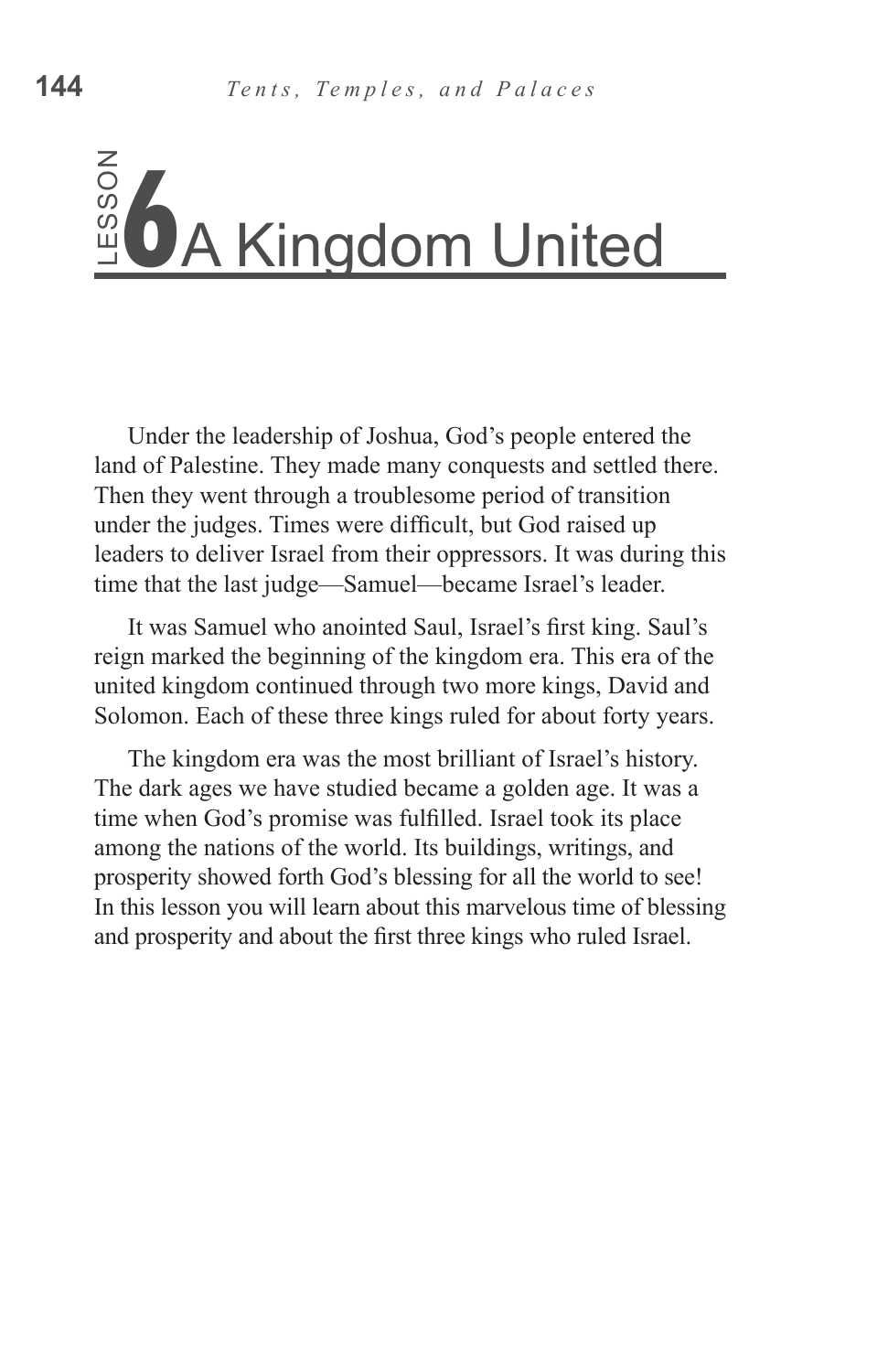# *lesson outline*

The Idea of Kingship The Reign of Saul The Reign of David The Reign of Solomon

#### *lesson objectives*

When you finish this lesson you should be able to:

- Summarize God's instructions and warnings concerning Israel's kingship.
- Summarize the major events in Saul's life.
- Identify facts connected with the four basic periods of David's life.
- State the reasons for Solomon's success and failure as king of Israel.

# *learning activities*

- 1. Read from 1 Samuel 8 through 1 Kings 11 as the lesson directs you.
- 2. Carefully study the map and illustrations given in the lesson. Study the lesson as usual. Be sure to read the objectives and review the material until you can fulfill each one. Answer the studzy questions and the self-test, checking your answers. Remember to make use of the glossary.

#### *key words*

| alliance   |
|------------|
| anointed   |
| conviction |
| dethroned. |

kingdom reign obligation theocracy prosperity transition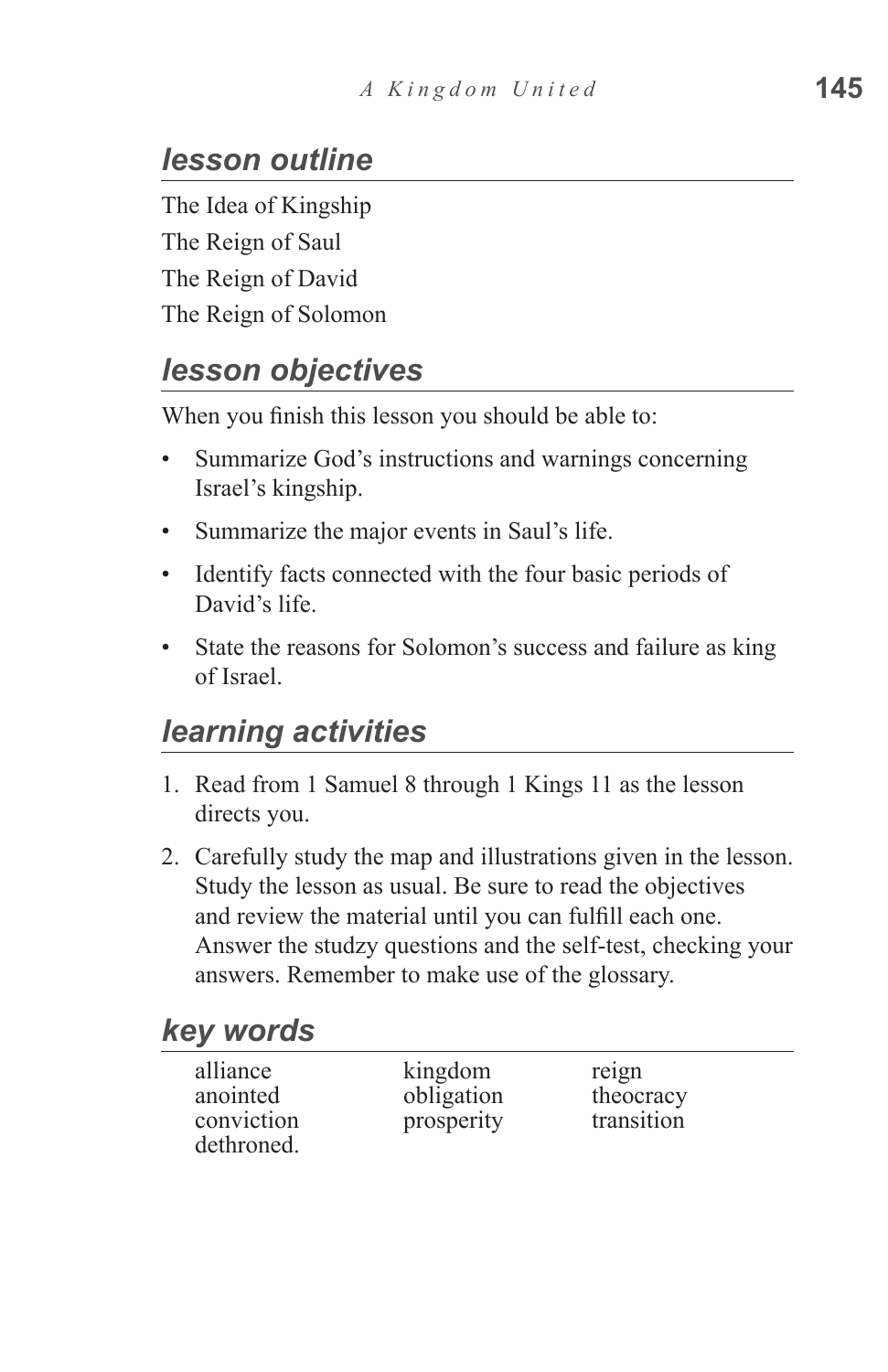# **The Idea of Kingship**

*Read 1 Samuel 8*

**Objective 1.** *Summarize God's instructions and warnings concerning Israel's kingship.*

#### God's Instructions

Israel had not had a man as king until this time, for Jehovah had been their king! They had a *theocracy,* or a "government by God." The idea of a theocracy, in which God ruled through His appointed leaders, had not failed. The people, however, were unable to appreciate its benefits.

Although it was not His perfect will for Israel, God allowed them to have a king. He had foreseen the day when they would want one. Before they came into Palestine, He had given them instructions concerning how their kings should behave.

# *Application*

**1** Read Deuteronomy 17:14–20. In your notebook answer the following questions:

- **a)** Who was the king to be?
- **b)** What was the king to do?
- **c)** What was the king not to do?

We may summarize these instructions by stating the following four principles:

- 1. The kings of Israel were not to rule by their own will.
- 2. They were not to rule for their own honor or glory.
- 3. They were to be concerned about the will of God and His direction for the good of the people.
- 4. The king was to be as much the subject of Jehovah as the humblest Israelite*.*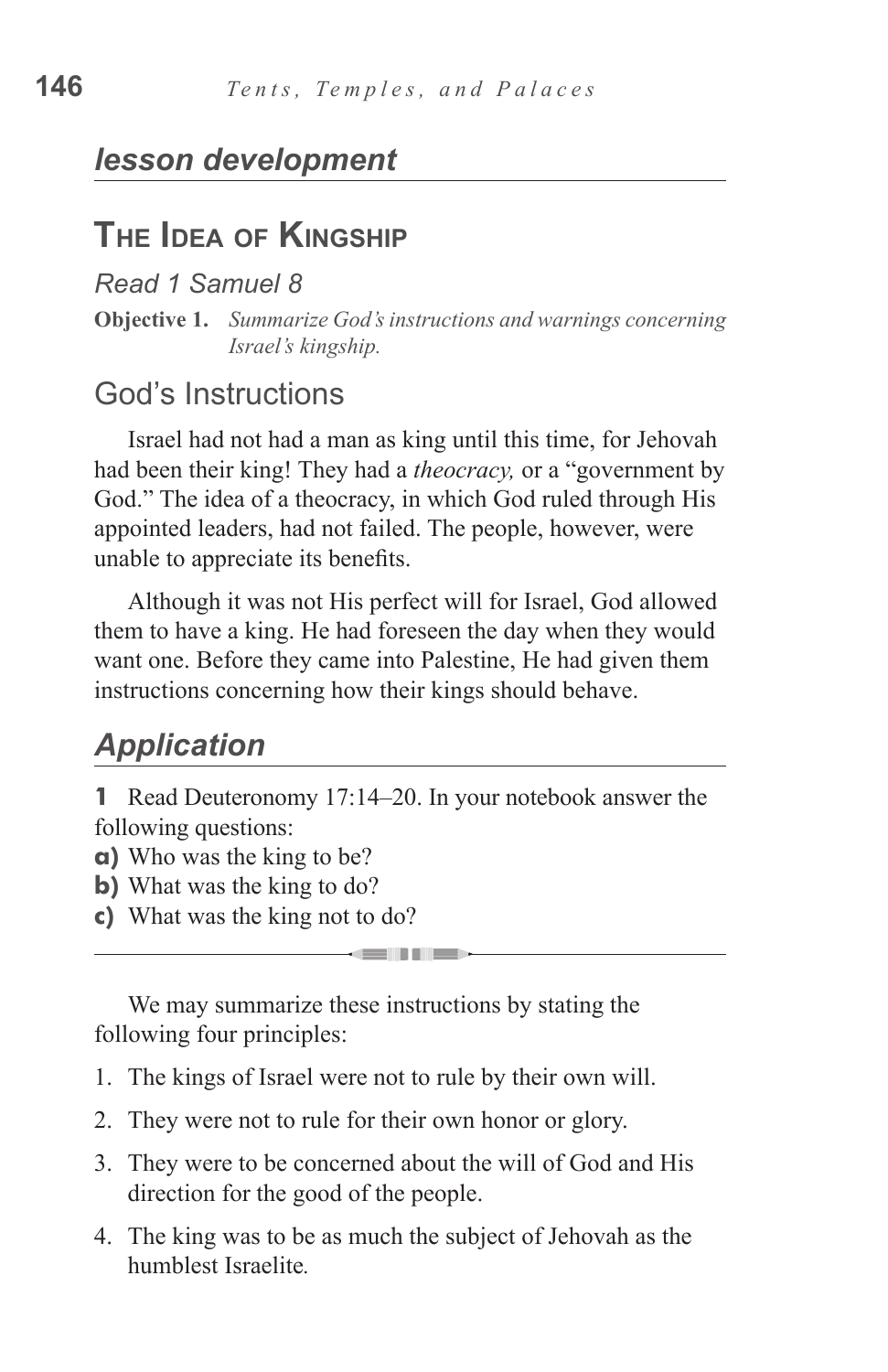In all the future reigns of the kings in Israel these principles operated. As long as a king was dependent upon the will of God, he prospered. When a king made a practice of disobeying God's will he was ultimately dethroned.

#### The People's Demand

The people of Israel saw the nations around them and felt disunified and powerless in contrast. Also, Samuel's sons were evil and the elders wanted some way to avoid having them become Israel's leaders (1 Samuel 8:1–5). The Israelites gathered at Ramah, Samuel's home, and demanded to have a king. Their impatience, lack of trust, and rebellion was a grievous sin, and Samuel sought the Lord in sorrow. While God wanted Israel to be His special people, they wanted to be like the nations around them (1 Samuel 8:5, 19–20). Their request for a king showed that they did not trust God to protect them, as Samuel pointed out later (1 Samuel 12:6–12). God reminded Samuel, "'It is not you they have rejected, but they have rejected me as their king'" (1 Samuel 8:7).

#### *Application*

**2** Why did God say to Samuel that He, not Samuel, was the one whom they had rejected?

. . . . . . . . . . . . . . . . . . . . . . . . . . . . . . . . . . . . . . . . . . . . . . . . . . . -----

#### God's Warning

God then directed Samuel to warn the people of the results of their choice to have a king.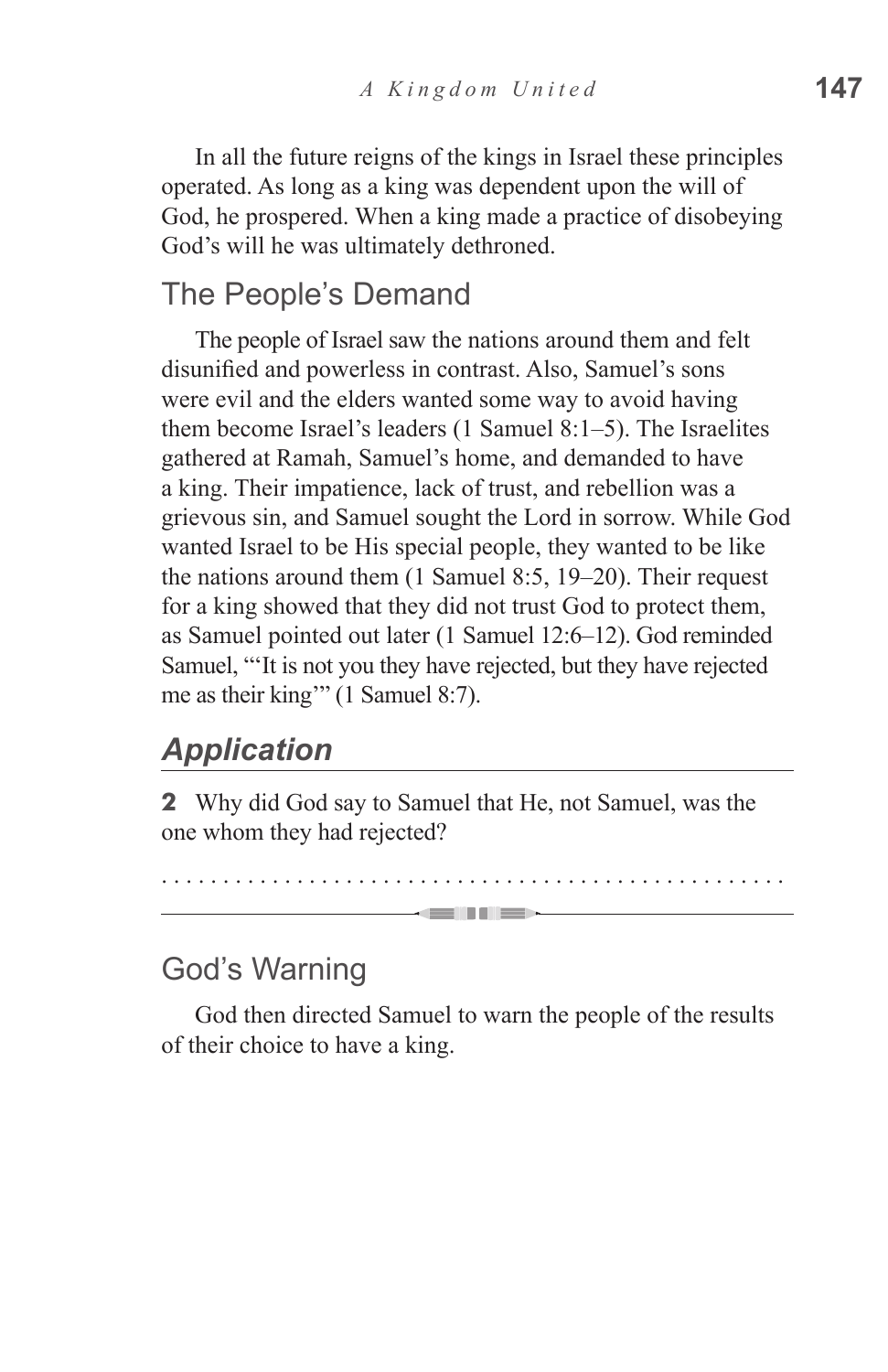#### *Application*

**3** Read 1 Samuel 8:10–22 and compare it to Deuteronomy 17:14–20. In your notebook, answer the following questions with one or two sentences in your own words.

- **a)** According to God's instructions in Deuteronomy 17:14– 20, what was to be the king's main obligation? If the king fulfilled this obligation, what results would follow?
- **b**) According to the warning God gave through Samuel in 1 Samuel 8:10–22, what would be the king's principal activity? What result would follow?

After the people had been warned of the consequences of their action, they still insisted on having a king. Then God told Samuel to go ahead and give them one (1 Samuel 8:19–22). When Saul had been anointed as king, Samuel gave his last message to Israel as their leader (1 Samuel 12). In his message he asked them to agree that his conduct had been blameless, which they did (vv. 3–5). He reminded them of what the Lord had done for them and told them again that they had sinned in mistrusting the Lord and asking for a king (vv. 6–12).

The people were fearful at his words and at God's miraculous confirmation of them which followed. They cried to Samuel, "'Pray to the Lord your God for your servants so that we will not die, for we have added to all our other sins the evil of asking for a king'" (v. 19). Samuel reassured the people and told them to serve the Lord. The principles which he stated formed a prophecy concerning all the kings which were to rule: "'Fear the Lord and serve him faithfully with all your heart; consider what great things he has done for you. Yet if you persist in doing evil, both you and your king will be swept away'" (vv. 24–25).

Though Samuel was no longer to be Israel's official ruler, he still was to have a great influence on the nation. The people sensed their need for his help, and Samuel responded gracious and beautiful manner (vv. 19–23).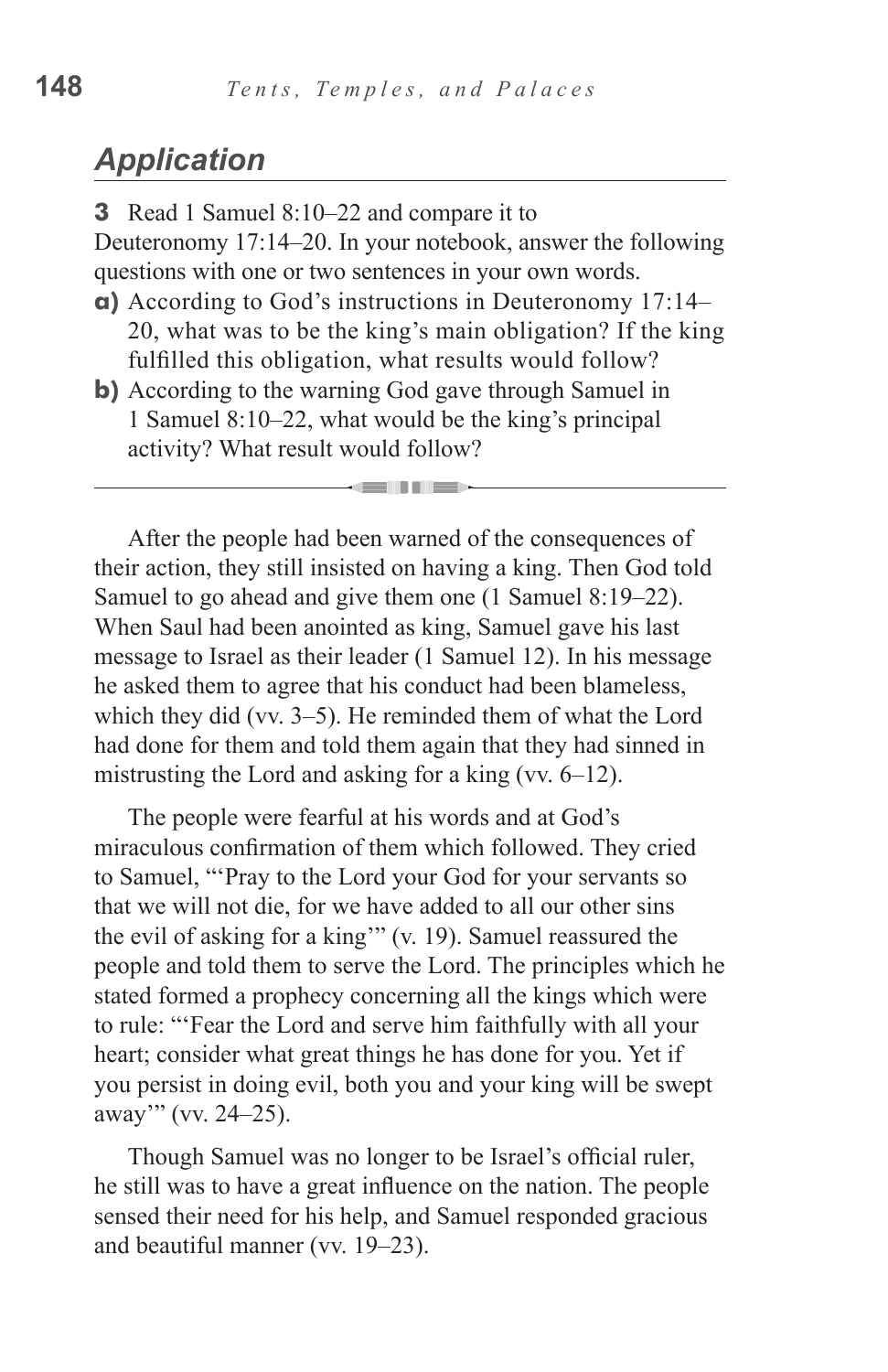# *Application*

**4** Read 1 Samuel 12:23. What did Samuel promise to do?

Has the Lord reminded you of people for whom you should pray? Perhaps they, like the people of God during Samuel's time, have strayed away from the Lord. We should follow Samuel's example and not sin against God by ceasing to pray for them.

. . . . . . . . . . . . . . . . . . . . . . . . . . . . . . . . . . . . . . . . . . . . . . . . . . .

**GUILD** 

# *Application*

**5** In your notebook, write down the names of any people for whom you should pray. You may want to look at this list from time to time to remind you to pray for them.

#### **The Reign of Saul**

*Read 1 Samuel 9–15* **Objective 2.** *Summarize the major events in Saul's life.*

#### Chosen as King

Although the people did not choose a king by electing one, it is obvious that God picked one based on their desire. Saul was a handsome man in the prime of life, "an impressive young man without equal among the Israelites—a head taller than any of the others" (1 Samuel 9:2). He was the people's idea of a king.

After God revealed to Samuel that Saul would be king (1 Samuel 9:15–17), Samuel anointed him in a private ceremony (vv. 27–10:1). Samuel told Saul about the signs God would give him to confirm this choice and told Saul to wait for him at Gilgal. The signs came to pass as Samuel had prophesied. Then at Mizpah, after reminding the Israelites of their sin in asking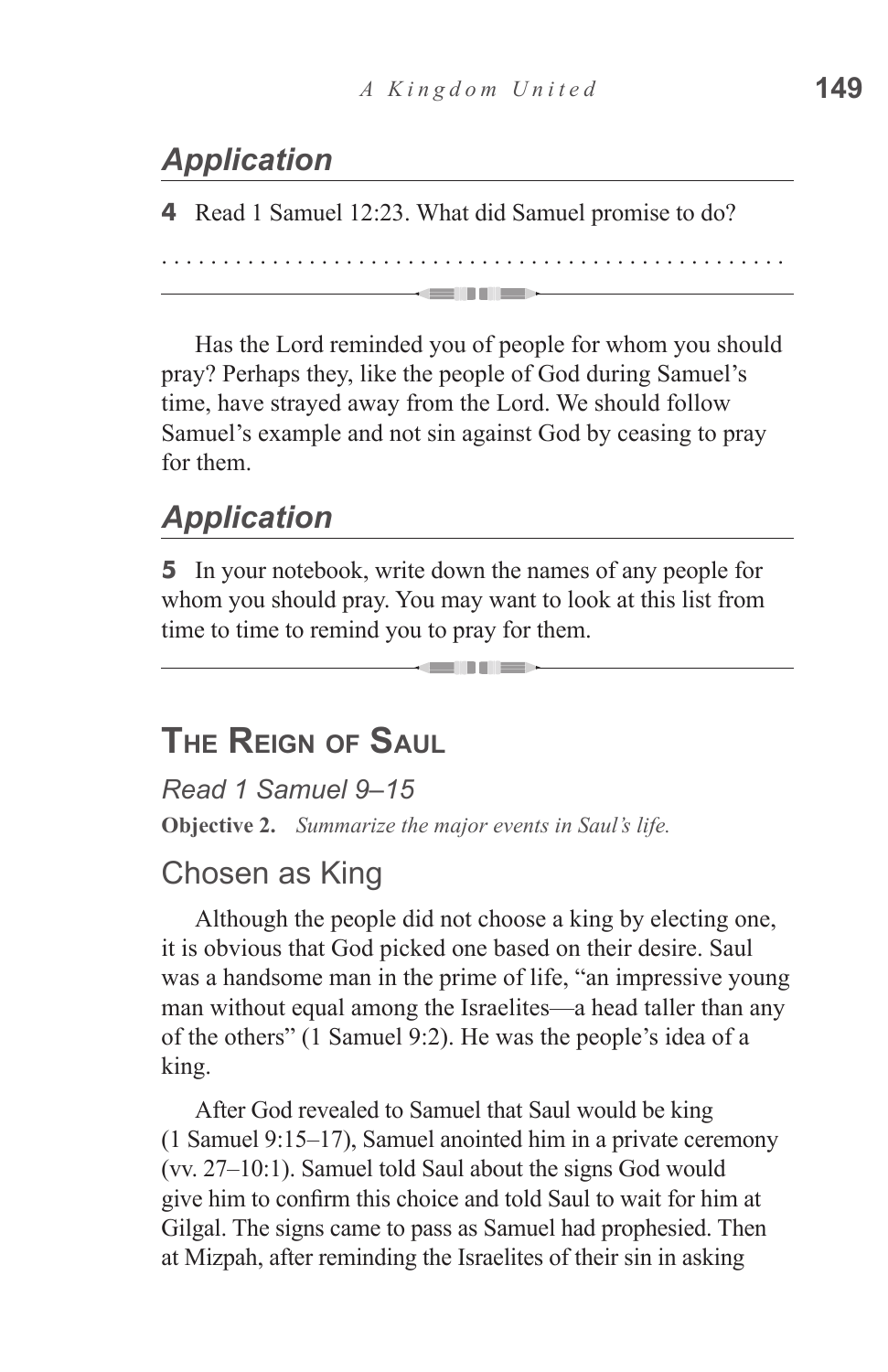for a king, Samuel publicly declared Saul to be king (1 Samuel  $10:1-27$ ).

# *Application*

**6** Read 1 Samuel 10:9. In what way did God display His grace and help toward Saul?

. . . . . . . . . . . . . . . . . . . . . . . . . . . . . . . . . . . . . . . . . . . . . . . . . . . dell'Illes

## Victories and Failures

As commander of Israel's armies, Saul was a brilliant leader. He won victory after victory. But Saul could not bring himself under the authority of God. This failure ultimately caused God to reject him as king.

# *Application*

**7** In your notebook, make a chart like the following. Then read in your Bible the Scriptures which are listed. Under the appropriate heading, list the reference of each Scripture that belongs under it. Opposite the reference, write a brief description of the victory or failure. The first one is done as an example.

|   | a) 1 Samuel $11:1-15$ |  |   |     |
|---|-----------------------|--|---|-----|
| . |                       |  | . | . . |

d) 1 Samuel  $15:1-7$ 

b) 1 Samuel 13:8–13

c) 1 Samuel 14:1–23

| e) I Samuel $15:8-23$ |  |
|-----------------------|--|
|                       |  |

| <b>Saul's Victories</b> |                           | <b>Saul's Failures</b> |                    |  |
|-------------------------|---------------------------|------------------------|--------------------|--|
| <b>Reference</b>        | <b>Description</b>        | <b>Reference</b>       | <b>Description</b> |  |
| 1 Samuel<br>$11:1-15$   | Defeated the<br>Ammorites |                        |                    |  |

You may want to add other Bible references and descriptions to your chart as you continue to read about events in Saul's life.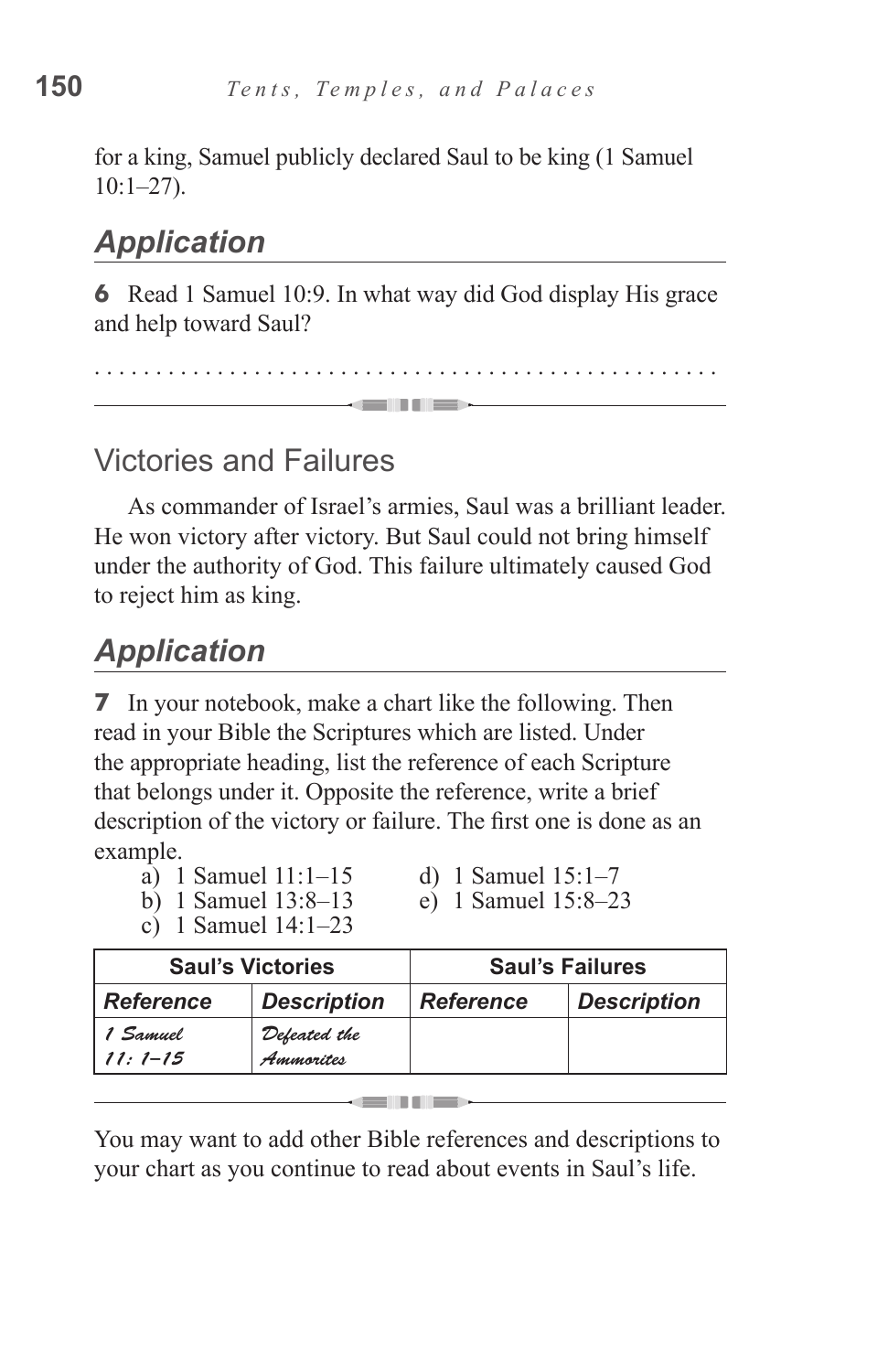#### Rejected as King

After Saul's disobedience at Gilgal (1 Samuel 13:8–12), Samuel told him for the first time that he and his family would not continue to rule Israel. "'The Lord has sought out a man after his own heart and appointed him leader of his people, because you have not kept the Lord's command'" (1 Samuel 13:14). After Saul's second disobedience, Samuel repeated his statement, now in stronger language:

> "Does the LORD delight in burnt offerings and sacrifices as much as in obeying the voice of the LORD? To obey is better than sacrifice, and to heed is better than the fat of rams. For rebellion is like the sin of divination, and arrogance like the evil of idolatry. Because you have rejected the word of the LORD, he has rejected you as king." (1 Samuel 15:22–23).

As Saul's life went on, he frequently admitted his sin but never really changed.

#### *Application*

- **8** The main reason Saul was rejected as king was because he
- **a)** did not think it was necessary for him to completely obey the Lord.
- **b)** spared the life of one of the kings whose city he had captured.
- **c)** offered burnt and fellowship sacrifices to the Lord.

Saul's rejection was a great grief and disappointment to Samuel (1 Samuel 15:35). But God had another man in mind.

## **The Reign of David**

**Objective 3.** *Identify facts connected with the four basic periods of David's life.*

The prophet Samuel prepared the way for David, Israel's greatest king. David had spent much of his youth as a shepherd,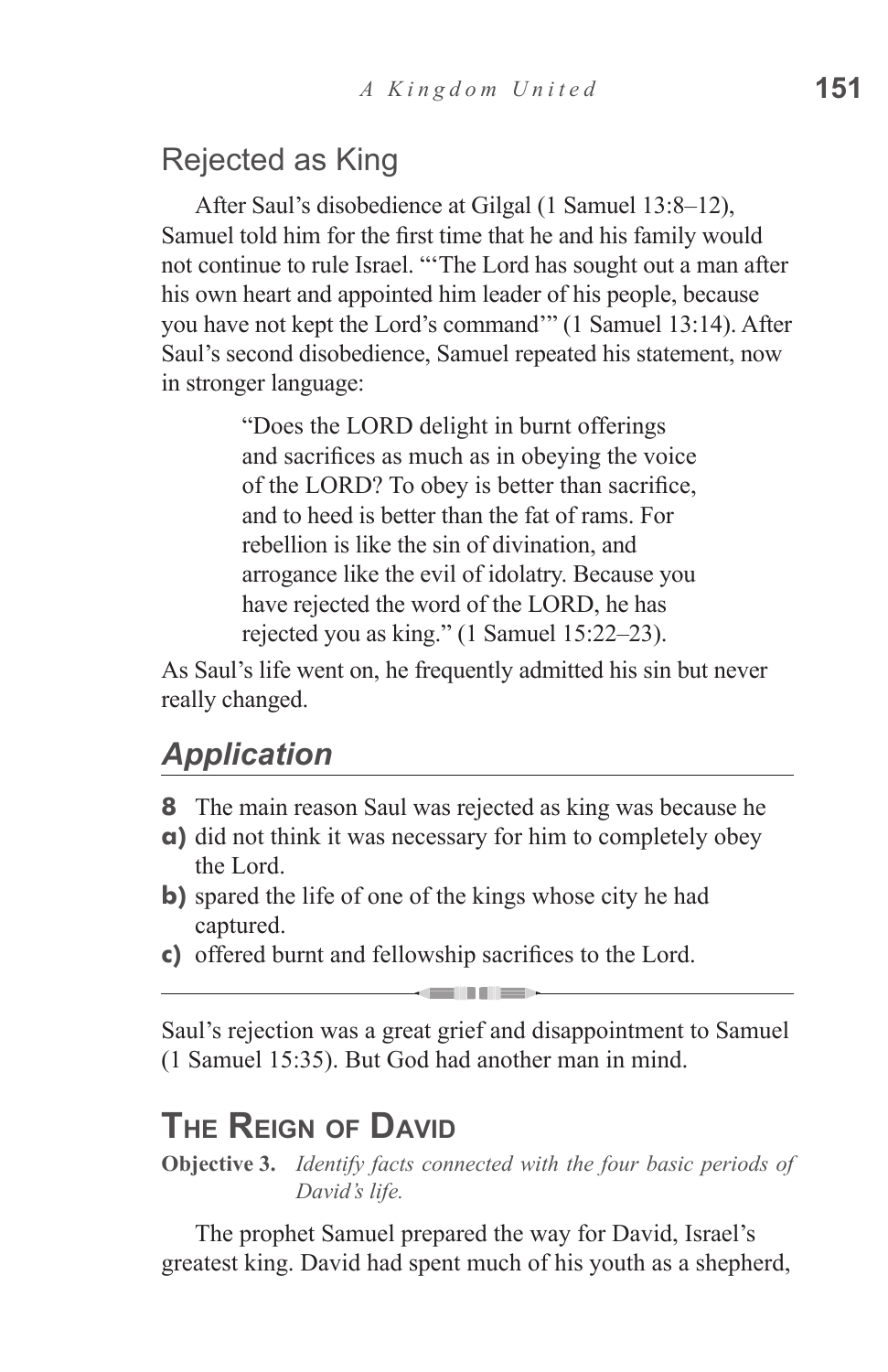and these experiences form the background for many of the psalms he wrote which are recorded in the book of Psalms. But David did not remain a shepherd, for he was the man God had chosen to be a king.

# Anointed as King

#### *Read 1 Samuel 16:1–13*

God stirred Samuel from his mourning over Saul and sent him to Bethlehem to the family of Jesse. David was Jesse's youngest son.

## *Application*

**9** Read 1 Samuel 9:2, 10:23, and 16:1–13. In your notebook, answer the following questions.

- **a)** What did Saul and Eliab have in common?
- **b**) Why did God reject Eliab?
- **c)** What did God's choice of David indicate about him?

Samuel anointed David, and the Spirit of God took possession of him from that time on (1 Samuel 16:13).

and in the second second second in the second second.

#### Awaiting God's Time

*Read 1 Samuel 16:14–23; 17:1–31:13; 2 Samuel 1*

But several years passed before David actually became king of Israel. At first, David was associated with Saul's court, where his musical ability soothed the spiritually troubled king (1 Samuel 16:14–23).

# *Application*

**10**Read 1 Samuel 16:14–23. In your notebook, describe in your own words Saul's condition at this time.

and in the sea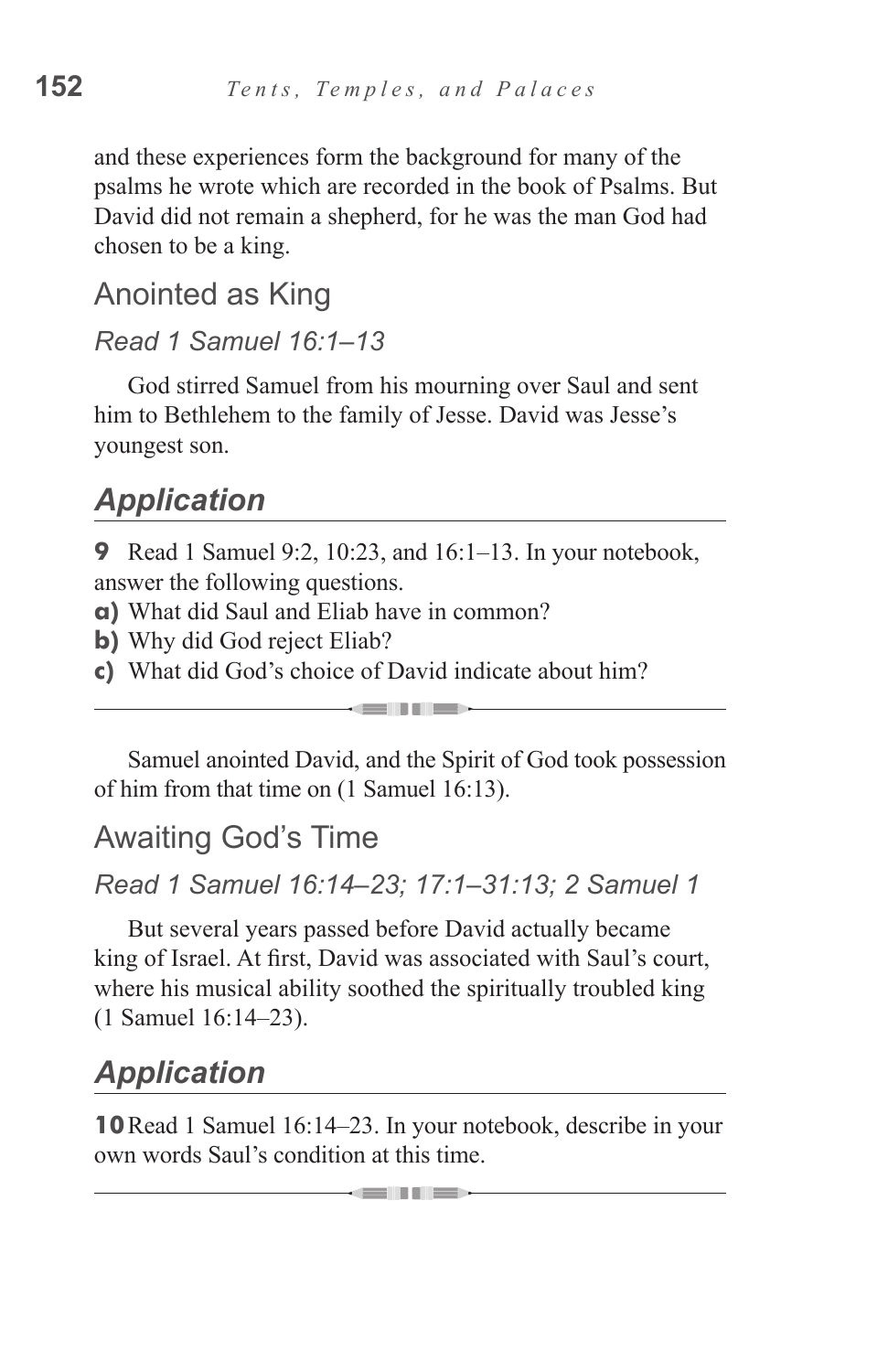David displayed his courage and trust in the Lord by answering the challenge of Goliath the Philistine (1 Samuel 17:20–58). His victory brought him to the attention of the people of Israel, and his popularity with them caused Saul to become jealous (1 Samuel 8:6–9). But none of the plans that Saul made to destroy David were successful. David married Michal, Saul's daughter, and became close friends with Jonathan, his son.

As David's military successes increased, so did Saul's jealousy of him. Saul knew the Lord was with David (1 Samuel 18:12, 28). Finally, David was forced to become an outlaw, fleeing from Saul's efforts to kill him (1 Samuel 19:11– 17). The prophet Gad (whom David had probably already met among the prophets who were with Samuel at Ramah) was associated with him during this time and later on as well (1 Samuel 22:5; 2 Samuel 24:11–25).

At first David sought refuge in the kingdom of Israel. Later he fled to the nation of Gath to King Achish (1 Samuel 21). When he returned to Israel he took refuge in the cave of Adullam (1 Samuel 22) where many men gathered to him. After the prophet Samuel died and was buried at Ramah, David went to Paran (1 Samuel 25:1). Finally, after many narrow escapes, he made his headquarters at Ziklag (1 Samuel 27) where he remained until Saul's death.

During these years of exile and danger, David chose to submit himself to God's will.

#### *Application*

**11**Read 1 Samuel 24 and 26. Why did David refuse to kill Saul when he had a chance to do so?

. . . . . . . . . . . . . . . . . . . . . . . . . . . . . . . . . . . . . . . . . . . . . . . . . . .

-- 11 III 30 -

In his submission to God's will, David represented the true ideal of kingship. Saul was just the opposite. His willful rebellion ultimately led him even into witchcraft (1 Samuel 15:23; 28:3– 25). The closing years of Saul's reign were a struggle between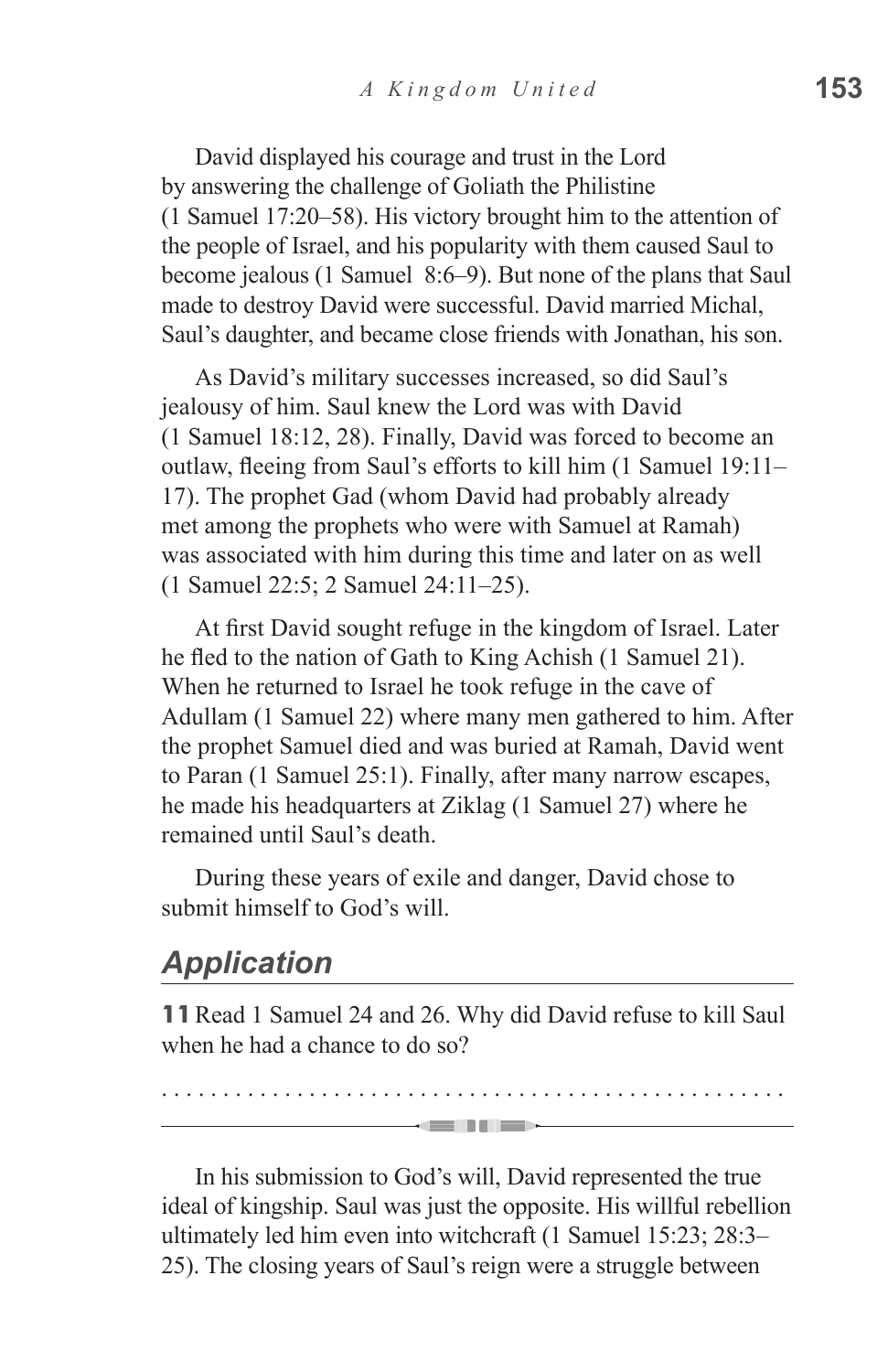the wayward king and God. Finally, in a terrible moment of defeat, Saul died by his own hand on Mount Gilboa. Three of his sons including Jonathan, David's closest friend, had already been killed in the battle with the Philistines. It was a tragic end to the career of Israel's first king. David's moving lament for Saul and Jonathan is recorded in 2 Samuel 1.

#### Ruling Over Judah

#### *Read 2 Samuel 1–4*

After Saul's death, only the tribe of Judah recognized David as king. He was anointed by them and reigned over Judah from Hebron for seven years (2 Samuel 1–4). Ishbosheth, Saul's son, reigned over the rest of the tribes, which were collectively called "Israel." But whereas David's family and descendants grew stronger, Saul's grew weaker. The two parts of the kingdom came into conflict with each other. Then, in a series of violent events, Ishbosheth was murdered by two of his own captains.

#### Ruling Over All Israel

#### *Read 2 Samuel 5–24; 1 Kings 1:1–2:12*

After the death of Ishbosheth, the tribes all gathered at Hebron and anointed David as king over all of Israel and Judah (2 Samuel 5:1–5). David took Jerusalem from the Jebusites who lived there, and established it as the capital of the united kingdom (2 Samuel 5). He reigned there for 33 years.

David continued to show his submission to God's desires. His first act was to bring back the Ark of the Covenant and place it in the capital city (2 Samuel 6). You remember that this symbol of God's presence had been lost at the battle of Aphek by Eli's godless sons, and then returned by the Philistines because of God's judgment upon them. The Israelites, also in fear, had kept it in a barn at a place called Kiriath Jearim. Although this place was only 8 miles west of Jerusalem, the ark had remained there for more than 20 years (1 Samuel 5–7), including all of Samuel's time as judge, all of Saul's years as king, and part of David's reign.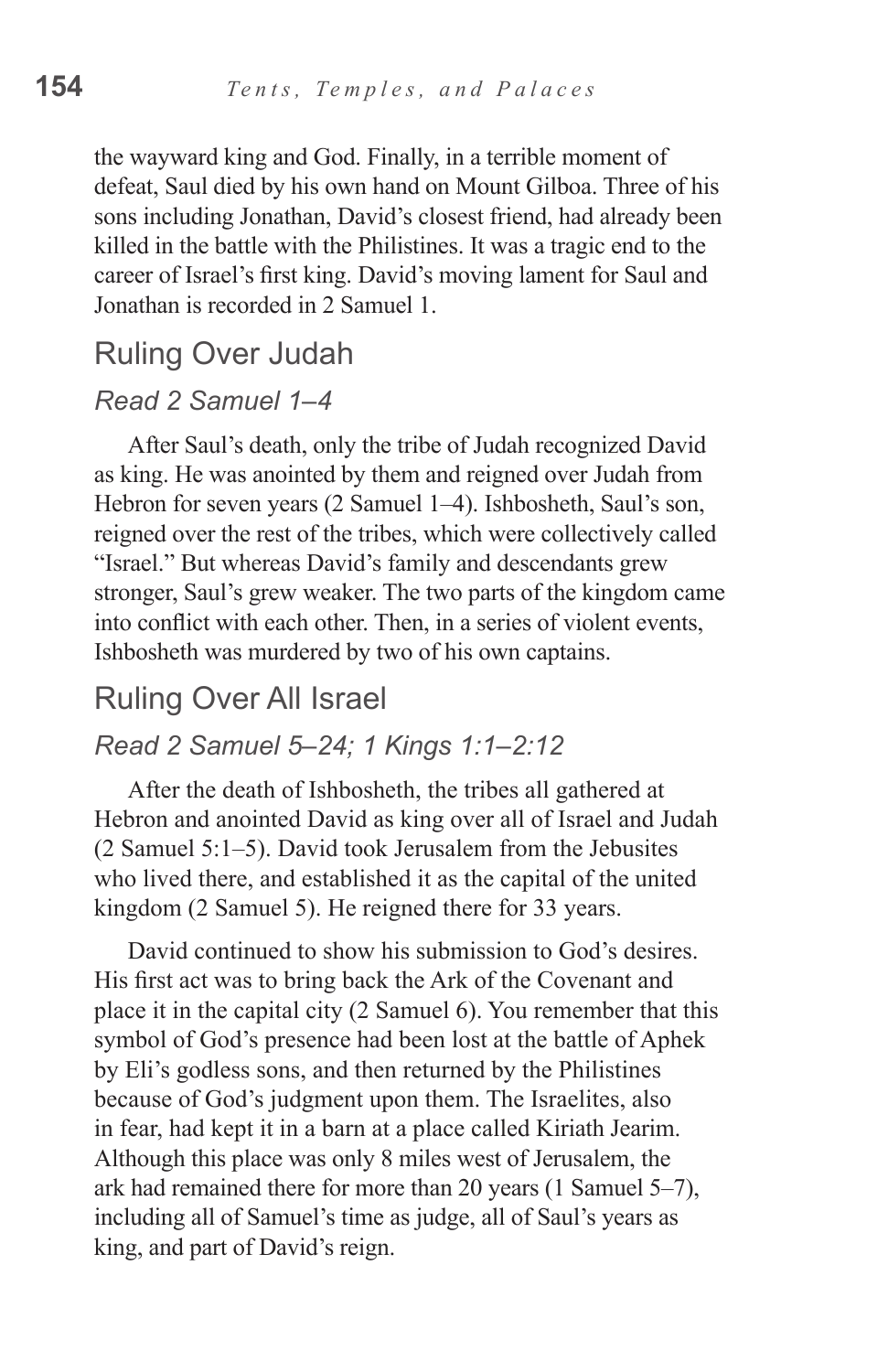# *Application*

- **12** Read 2 Samuel 7:1–29. Circle the letter of each TRUE statement.
- **a)** God asked David to build a house for the Ark of the Covenant.
- **b)** David promised God he would build a house for the Ark of the Covenant.
- **c)** God told David that one of his sons would build a house for the Ark of the Covenant.

- 11 - 11 -

It was at this time that God made His covenant with David, promising him an everlasting kingdom. As time went on, David extended Israel's borders by making foreign conquests. He defeated the Philistines, the Moabites, and the Ammonites (2 Samuel 8–10).

# *Application*

**13** Compare the boundaries of David's kingdom as shown on the following map to the boundaries of the land when it was divided among the tribes as shown by the area which is

shaded. About how much larger was David's kingdom?

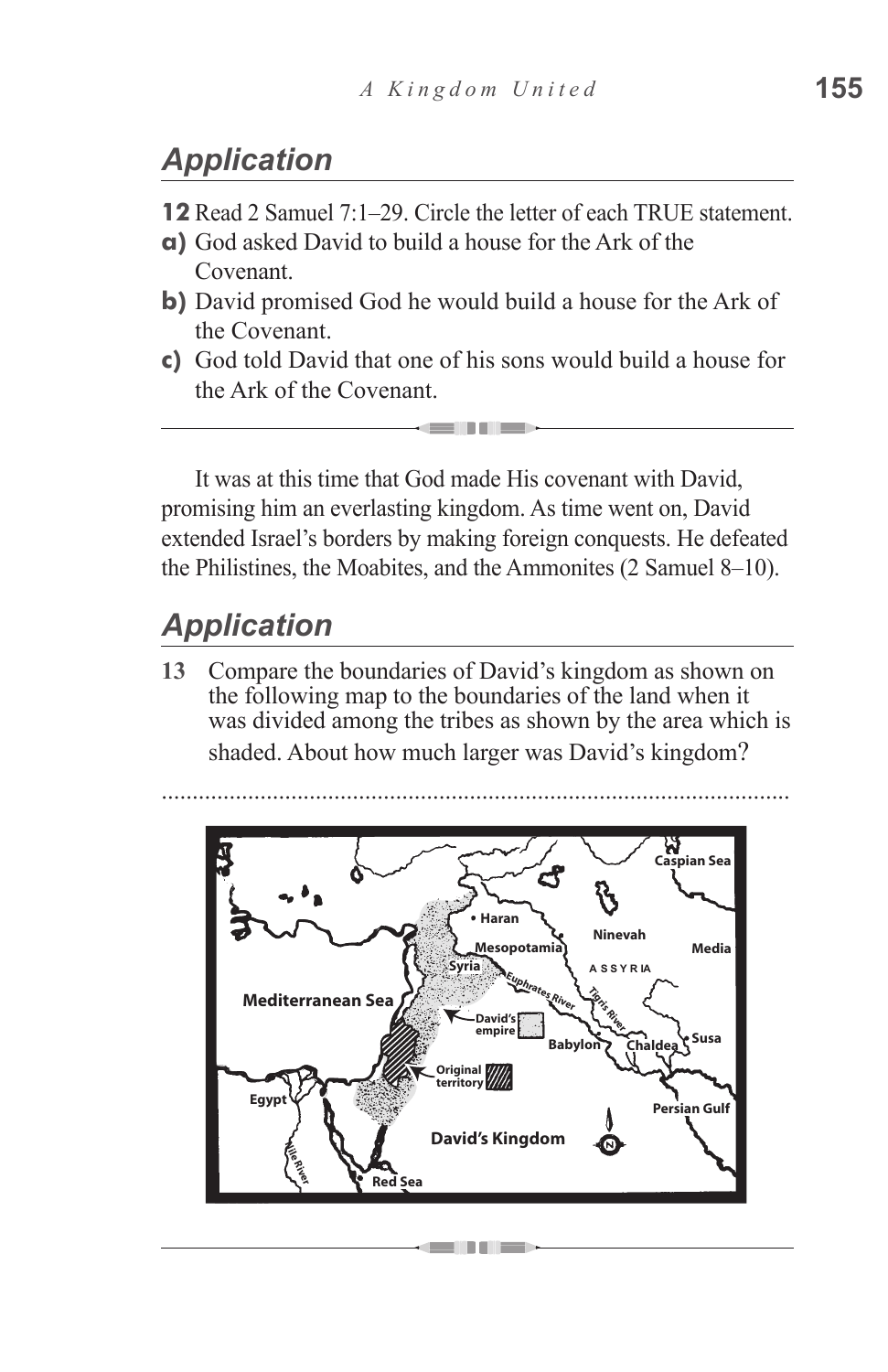At the height of his success, David fell into terrible sin. He committed adultery with Bathsheba and arranged for her husband, Uriah, to die in battle (2 Samuel 11). Uriah had been David's associate and military captain for a long time. David's sin was brought to his attention by the prophet Nathan, and God's judgment was announced. The child Bathsheba bore to David died (2 Samuel 12:15–23). David sincerely repented and was forgiven by God and because of his humility and brokenness, God continued to use him. David wrote Psalms 32 and 51 at this time of conviction.

#### *Application*

**14**Read Psalms 32 and 51. In your notebook, answer the following questions.

- **a)** How did David respond to God's conviction in his life?
- **b**) Has the Lord convicted you of something in your life? How have you responded?

an III di S

God then, as though to prove to David His complete forgiveness, gave him and Bathsheba (who was now his wife) another son. This child was called Solomon, and it was he who became the next king of Israel (2 Samuel 12:24–25; 1 Kings 1:39–40).

But though David repented, the results of his sin were seen in his family. Most notable was the outbreak of wicked behavior among the sons of his different wives, such as Amnon's rape of his half-sister, Tamar, and Absalom's subsequent murder of Amnon (2 Samuel 13–14). Finally, there came the attempt of Absalom to overthrow his father. David was even driven from his throne for a short time by Absalom (2 Samuel 15–18). He was then restored to his kingdom (2 Samuel 19–20), and in a wonderful psalm of thanksgiving he honored God (2 Samuel 22– 23).

David sinned again by numbering his people. This showed that he was trusting in the number of soldiers he had, not in the Lord. A plague was sent to Israel. After David's repentance and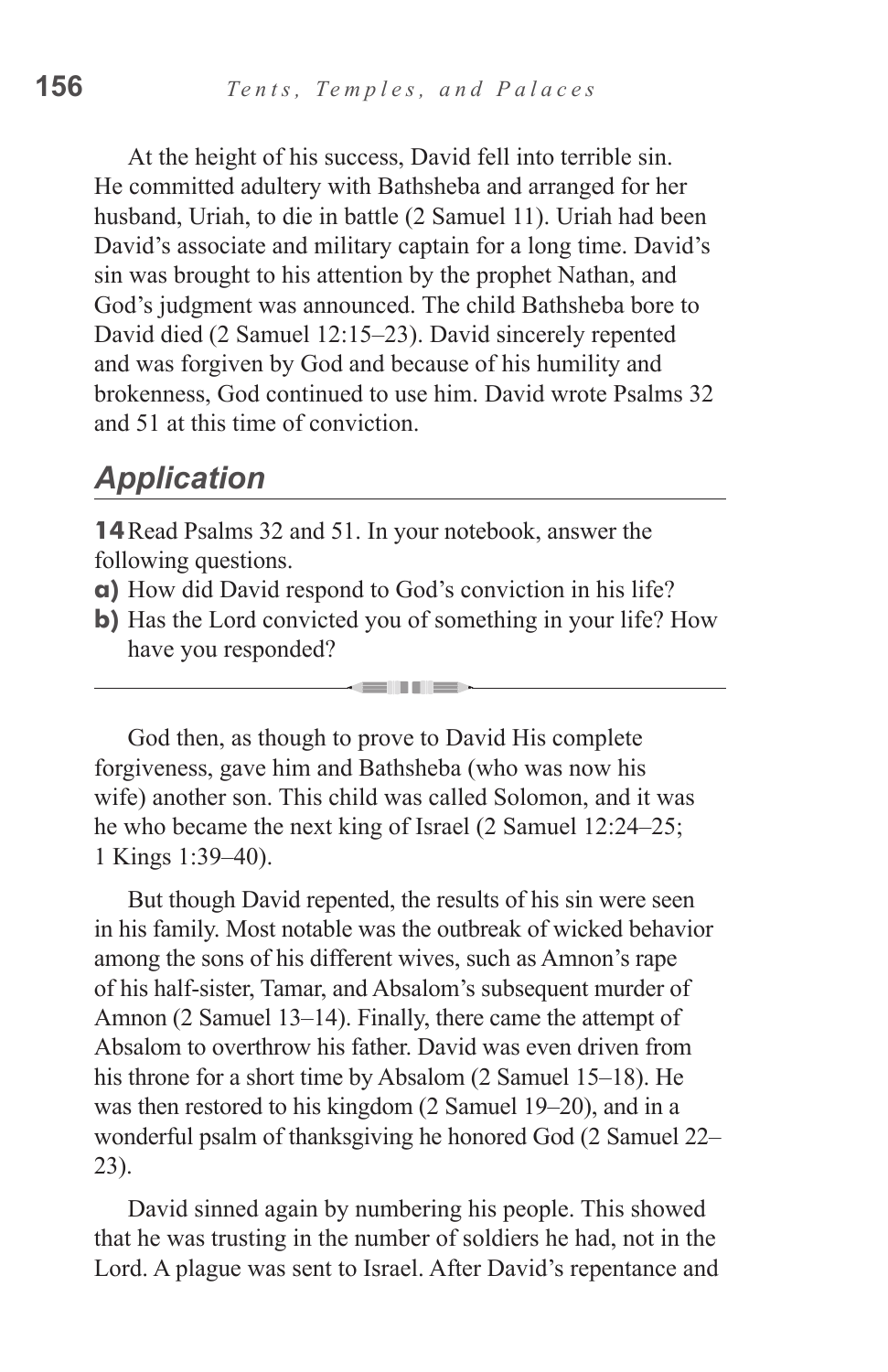intercession, the plague was stopped, and David built an altar to the Lord on the threshing floor which belonged to a man named Araunah (2 Samuel 24:10–25).

As David reached the end of his life, one of his sons, Adonijah, tried to claim the throne. He was prevented from doing so, however, and Solomon became king. David died and was buried (1 Kings 1:1–2:12). As Israel's history unfolded, it was to his reign and his devotion to God that all other kings were compared.

# *Application*

**15** Review this section on the life of David. Then match each event (left side) with the period of David's life during which it took place (right side).

|            | $\ldots$ <b>a</b> He reigned from Hebron.                                 | 1) Anointed as                            |
|------------|---------------------------------------------------------------------------|-------------------------------------------|
|            | $\ldots$ <b>b</b> He refused to kill Saul.                                | king<br>2) Awaiting                       |
| $\ldots$ C | He brought the Ark of the Covenant.                                       | God's time                                |
|            | $\ldots$ <b>d</b> He was brought to the palace to play<br>music for Saul. | 3) Ruling over<br>Judah<br>4) Ruling over |
| $\ldots$ e | God made a covenant with him.                                             | all Israel                                |
| . f        | Samuel anointed him as king.                                              |                                           |
| $\ldots$ g | He won a victory over Goliath.                                            |                                           |
| $\ldots$ h | Saul's son Ishbosheth was<br>murdered.                                    |                                           |
| . <b>i</b> | His son Absalom rebelled against<br>him.                                  |                                           |

- - -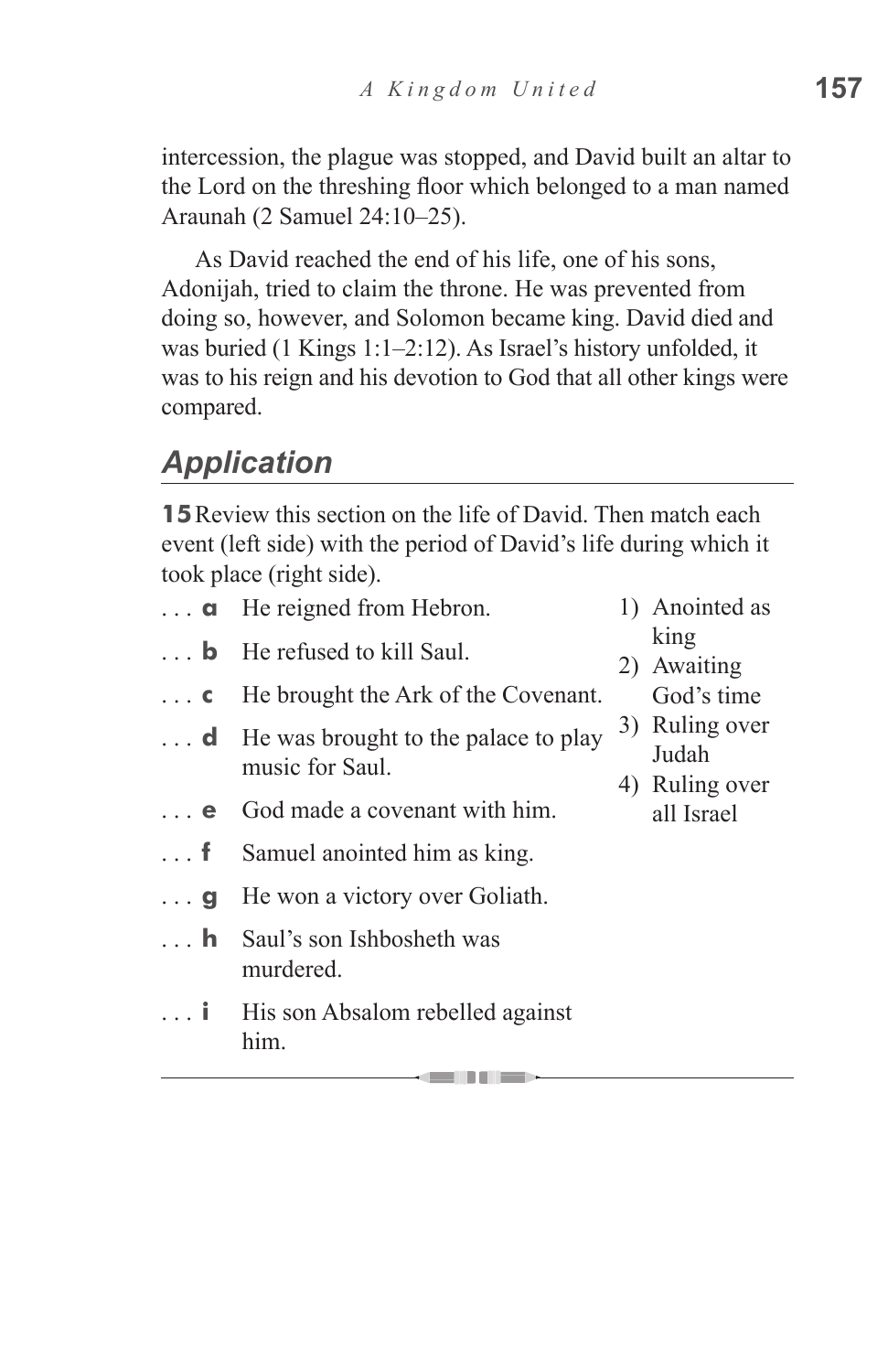#### **The Reign of Solomon**

*Read 1 Kings 2:13–11:43* **Objective 4.** *State the reasons for Solomon's success and failure as king of Israel.*

#### Obedience and Success

During the reign of Solomon, God brought Israel to a magnificence that astounded the world. Solomon ruled for 40 years (1 Kings 11:42) and began in greatness. When God asked him what he would like to have, he requested wisdom to rule God's people. This request pleased the Lord (1 Kings 3:5–14) and Solomon became known for his wisdom (1 Kings 3:28; 4:29–34). He trusted and loved God (1 Kings 3:3).

During his reign, many sacred songs and writings were produced. Solomon alone wrote 3,000 proverbs, of which some 375 are preserved in the Old Testament. He also wrote 1,005 songs, three of which are in the Bible (Psalms 72 and 127, and the Song of Solomon).

Four of the eleven chapters which tell about Solomon's kingdom are given to a description of the temple he built (1 Kings 5–8). This temple, which was built at Jerusalem on the same place where David had built his altar (2 Samuel 24), amazed the world. Its value in today's currency would be incalculable! The labor force alone included 30,000 Jews and no less than 153,000 Canaanites.

# *Application*

**16** Read the description of the temple in 1 Kings 5–8 and study the following illustrations which represent how it may have looked. Then review the description of the Tabernacle (also called the Tent of the Lord's Presence) in Lesson 4. In your notebook, list three ways the temple and the Tent were alike and the one main way in which they were different.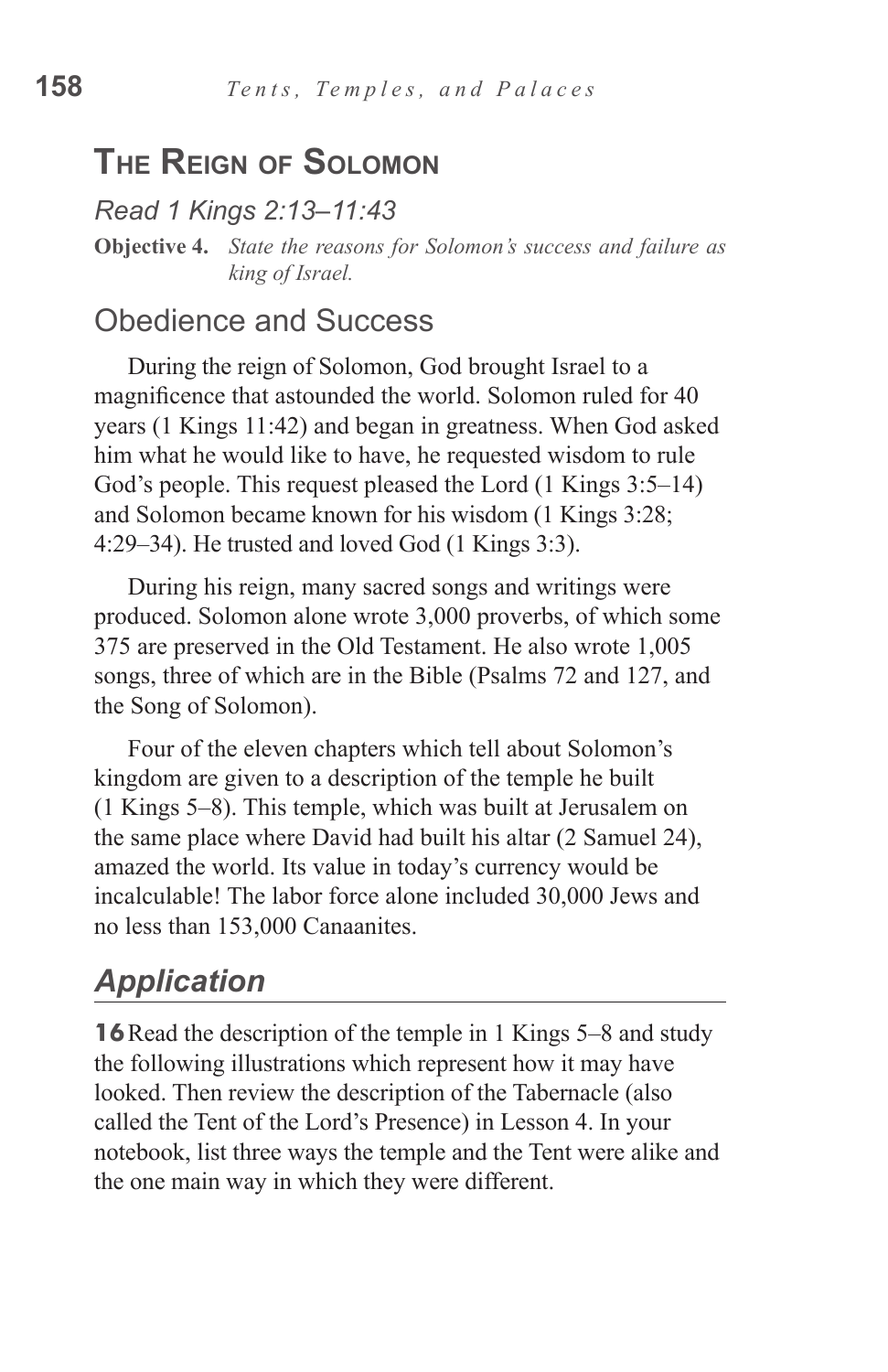

**17** After Solomon built and dedicated the temple, God appeared to him again. Read 1 Kings 9:1–9. In your notebook, describe in your own words what God said would happen to the temple if Solomon or his descendants worshipped other gods.

alla di San

During those years of Solomon's reign, the kingdom of Israel was an illustration of God's desire to bless His people, the people with whom He had made a covenant. The description we read in 1 Kings 10:14–29 suggests how great that kingdom was. God's people with His glory upon them were a wonder for the world!

#### Disobedience and Failure

But in spite of all of Solomon's success, he failed in his devotion to God. His kingdom increased in wealth and fame. He made alliances with foreign nations and married many wives from outside Israel, although God's command was against a king having many wives (Deuteronomy 17:17). Solomon's wives led him away from his father's God (1 Kings 11:1–8). He worshipped other gods, and the Lord judged him because of his disobedience.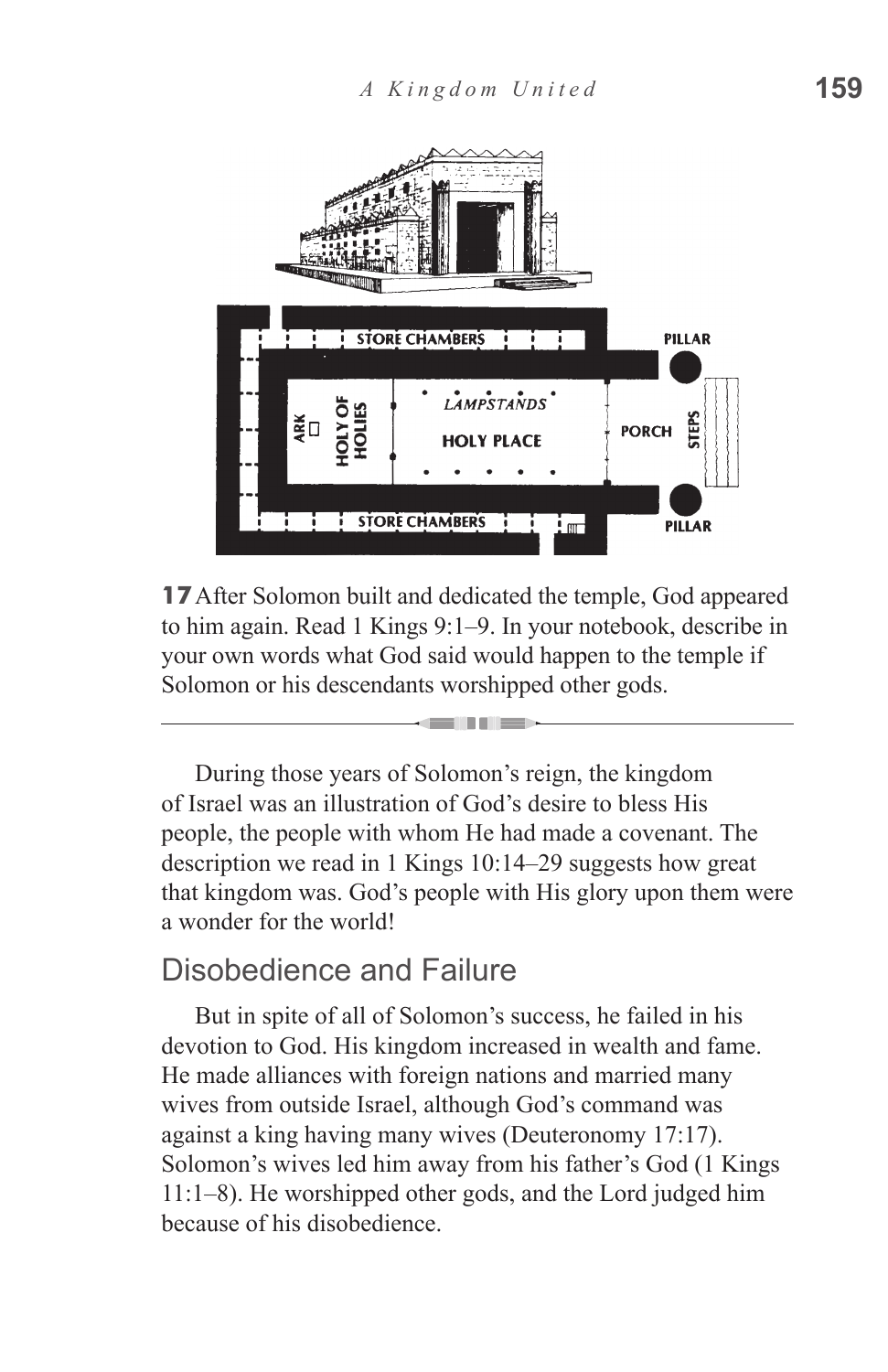# *Application*

**18**Read 1 Kings 11:9–11. Then circle the letter in front of each TRUE statement.

- **a)** God said he would leave two tribes for Solomon's son for the sake of David and Jerusalem.
- **b)** Solomon's kingdom would be taken away during the reign of his son.
- **c)** Solomon was judged because he had become very rich.

**19**Review this section on the reign of Solomon and read 1 Kings 3:3 and 11:1–2. Which of the following statements is the best description of the reasons for Solomon's success then failure as king?

- **a)** As Solomon gained wealth and power he became successful. But it was these same blessings which later turned him away from the Lord.
- **b)** As the son of king David, Solomon was promised great and lasting success. But this desire for wisdom became too strong and he failed.
- **c)** In his first years as king, Solomon loved and obeyed the Lord. But later he married many foreign wives and began to worship their gods.

<u>state and the contract of the second</u>

Solomon behaved like the tyrannical kings who ruled in the surrounding nations. When he died, the kingdom which had risen to such greatness was on the decline. Nevertheless, the glory and wealth of his kingdom are an example of the abundant blessings God wants to give His people.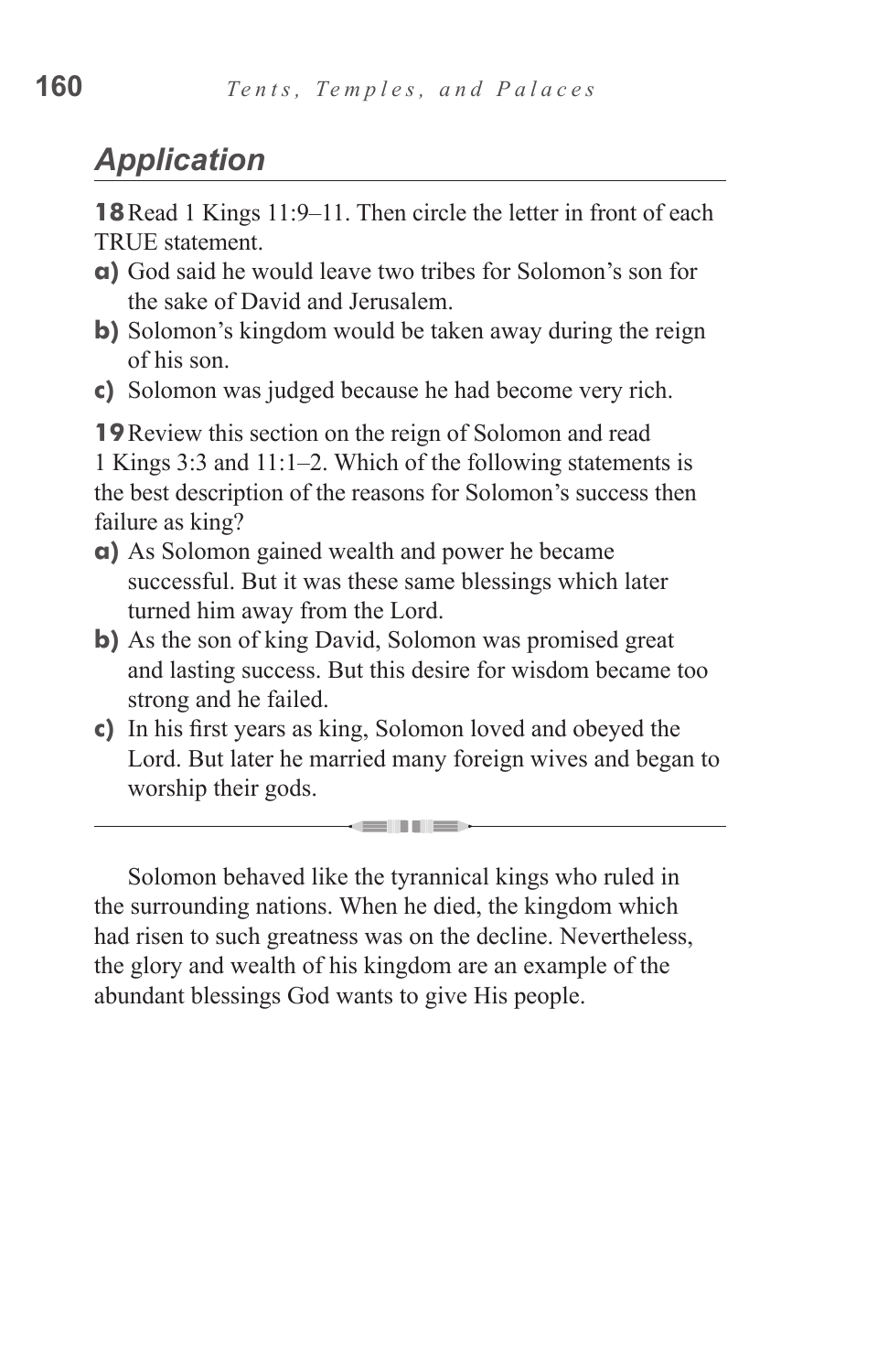#### *self-test*

**1** Which is the best summary of God's instructions and warnings concerning kingship?

- **a)** His instructions were that the king's main task was to be the spiritual leadership of the people. His warning was that unless the king brought a large group of priests into his household, he would be unable to rule the people.
- **b)** His instructions were that the king was to obey His law completely and allow nothing to turn him aside from doing this. His warning was that the king would take from the people to build his own household and that the people would complain bitterly.
- **c)** His instructions were that the king was to be responsible for building Him a temple and gathering a large army for Israel's protection. He warned that unless the king had a powerful group of soldiers his kingdom would be taken away.

**2** Match each event (left side) to the king with whom it is associated (right side).

| . <b>a</b> | Brought the Ark of the Covenant to | 1) Saul  |
|------------|------------------------------------|----------|
|            | Jerusalem                          | 2) David |

- **b** Tried to kill the man who became king after him
	- **c** Was known for his wisdom
	- **d** Spared the life of Israel's first king
	- **e**  Built the temple
	- **f** Married a large number of foreign wives
	- **g** Wrote two psalms about his response to God's conviction of sin in his life
	- **h** Turned to witchcraft

3) Solomon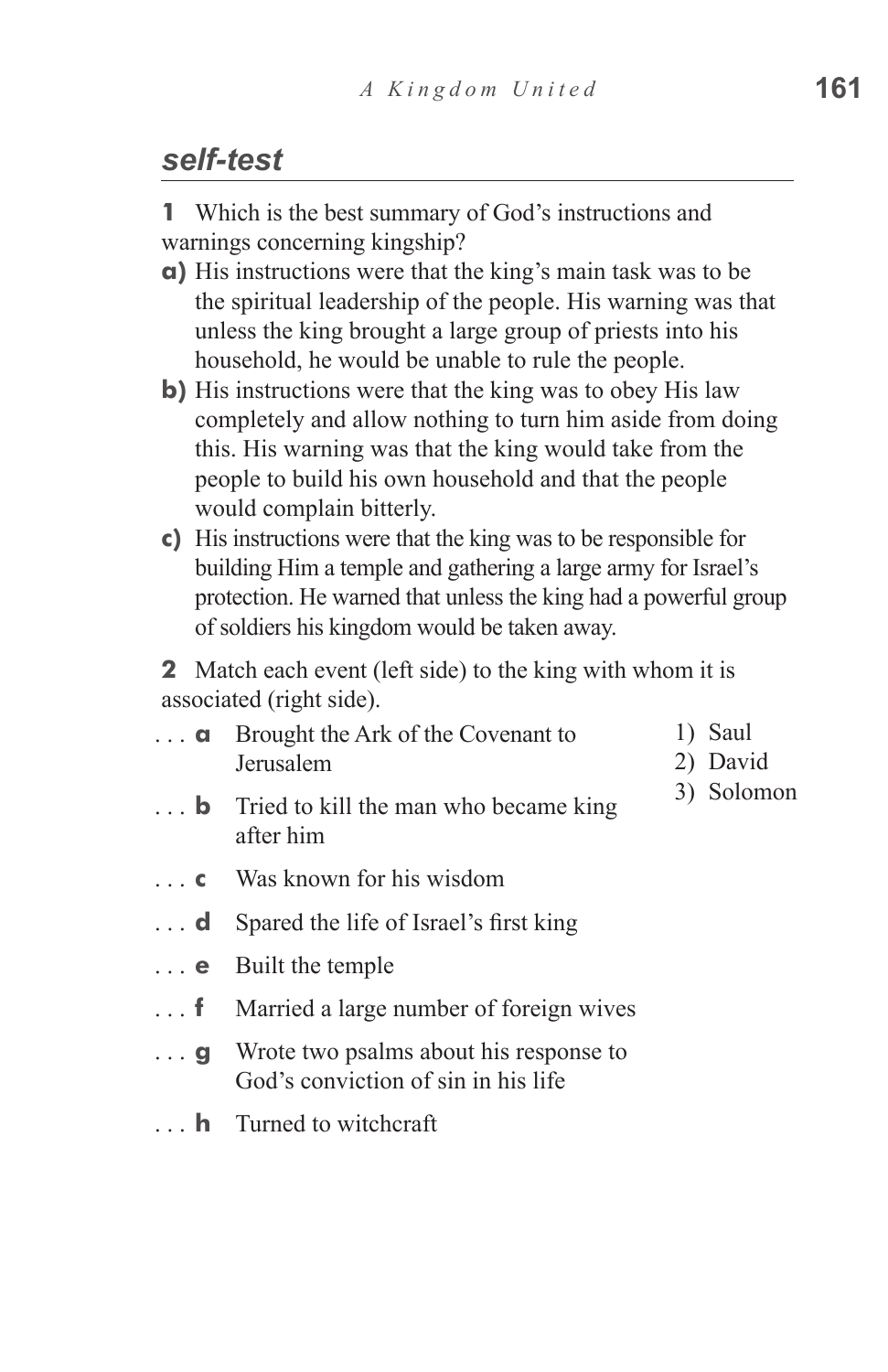**3** Suppose you were teaching a group of people that God forgives sin and continues to use the person who truly repents. The account of which king would provide the best illustration to use?

- **a)** Saul
- **b)** David
- **c)** Solomon

**4** Put the following ten events in this era of Israel's history in order. Write 1 in front of the event which occurred first, 2 in front of the event which occurred next, and so forth.

- **a** Saul was anointed as king.
- **b** David was anointed in Bethlehem.
- **c** Solomon was born.
- **d** The people asked Samuel for a king.
- **e** Saul was rejected as king.
- **f** David ruled Judah from Hebron.
- **g** David built an altar on the threshing floor of Araunah.
- **h** Solomon built a temple for the Lord.
- **i** Absalom drove David from his throne for a time.
- **j** David took the city of Jerusalem and became king of all Israel.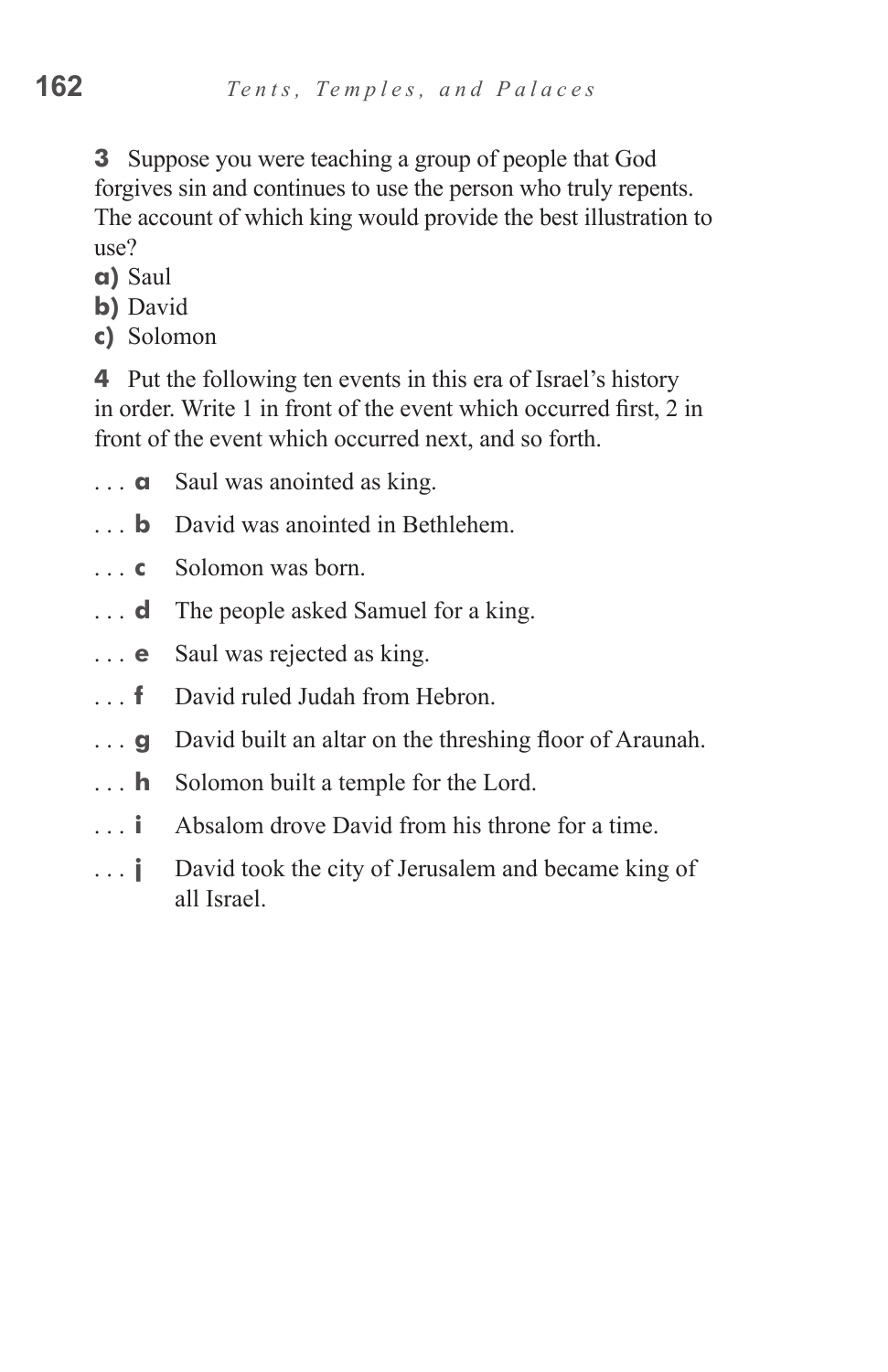**5** Match each of the following lessons or statements (left side) to the person with whom it is most closely associated (right side).

| . <b>a</b> | His request for wisdom to rule God's |  |
|------------|--------------------------------------|--|
|            | people pleased the Lord.             |  |

- **b** Though he knew the influence of God's Spirit, his disobedience to God finally caused him to be rejected as king.
- **c** He continued to be faithful in praying for Israel though they had sinned.
- **d** Because of the influence of his many foreign wives, he turned from the Lord and worshipped other gods.
- **e** He had been anointed as king but spent many years waiting for God's time for him to actually become king.
- 
- Samuel
- Saul.
- 3) David
- 4) Solomon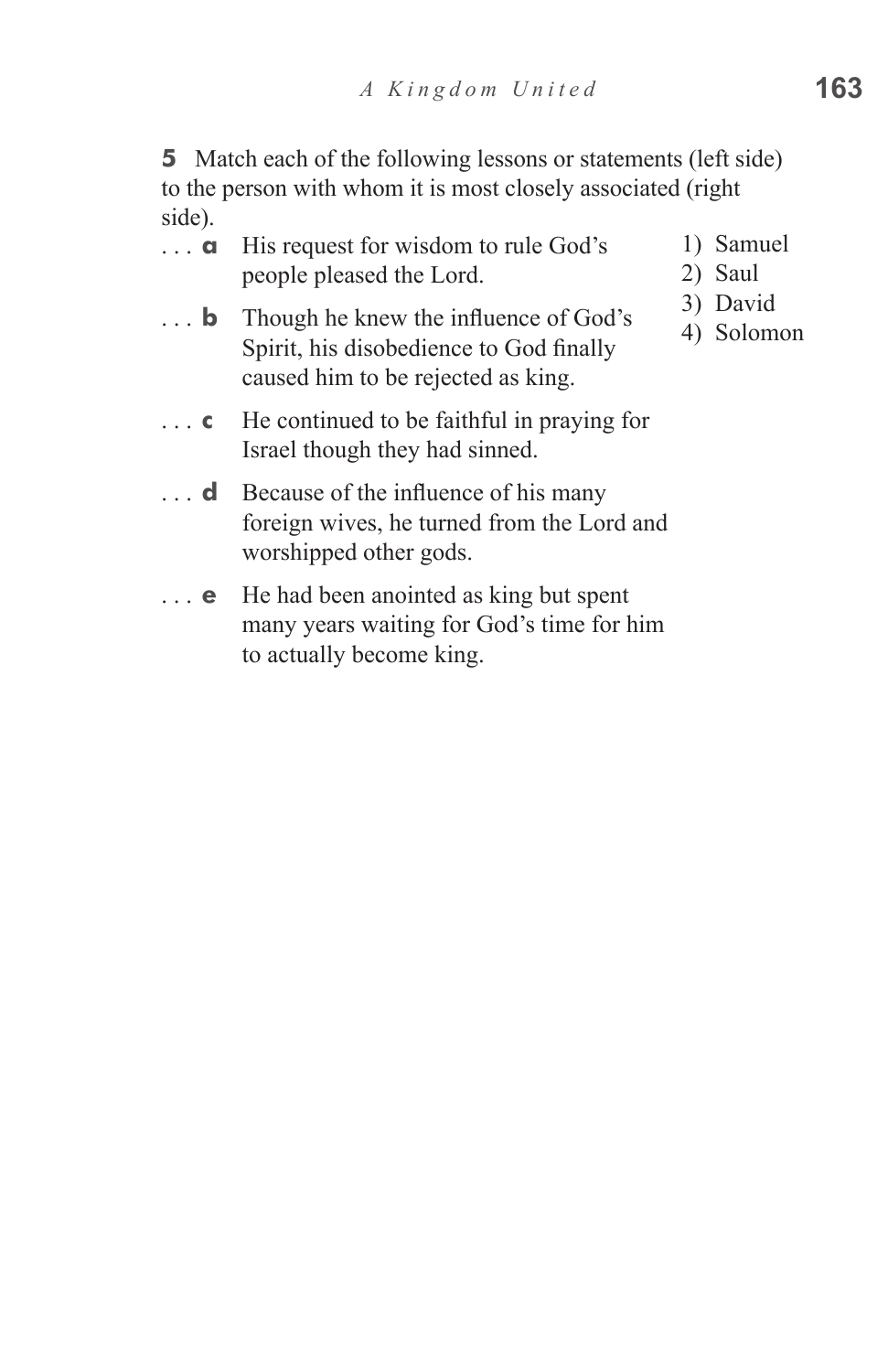## *answers to study questions*

**10**My answer: Because of his disobedience, Saul seemed to be depressed and in a state of spiritual darkness. The only time he felt relief was when David played his harp for him.

- **1 a)** He was to be God's choice and an Israelite, not a foreigner.
	- **b**) He was to have a copy of God's law made for himself. He was to keep this copy nearby, read from it, and obey it. He was to realize that he was subject to God like all the other **Israelites**
	- **c**) He was not to have a large number of horses or buy them from Egypt. He was not to have many wives or make himself rich. He was not to think of himself as better than the people.

**11**Because he respected Saul as the one who had been chosen by God and anointed as king

**2** Because in asking for a king they took themselves out from under God's direct authority and placed themselves under man's.

- **12 a**) False
	- **b**) False
	- **c)**  True
	- **3 a**) His main obligation was to know the law and obey it. If he did this, the result would be a long reign for him and for his descendants.
		- **b**) He would take from the people to build up his royal household and army. As a result, the people would complain bitterly, but God would not hear them.

**13**About 4 to 5 times larger

**4** Samuel promised to continue to pray for them and teach them what was right for them to do.

- **14 a)** He confessed his sin and asked God to make him clean. He humbled himself and repented.
	- **b**) Your answer. David's attitude shows us how we should respond when God convicts us of sin.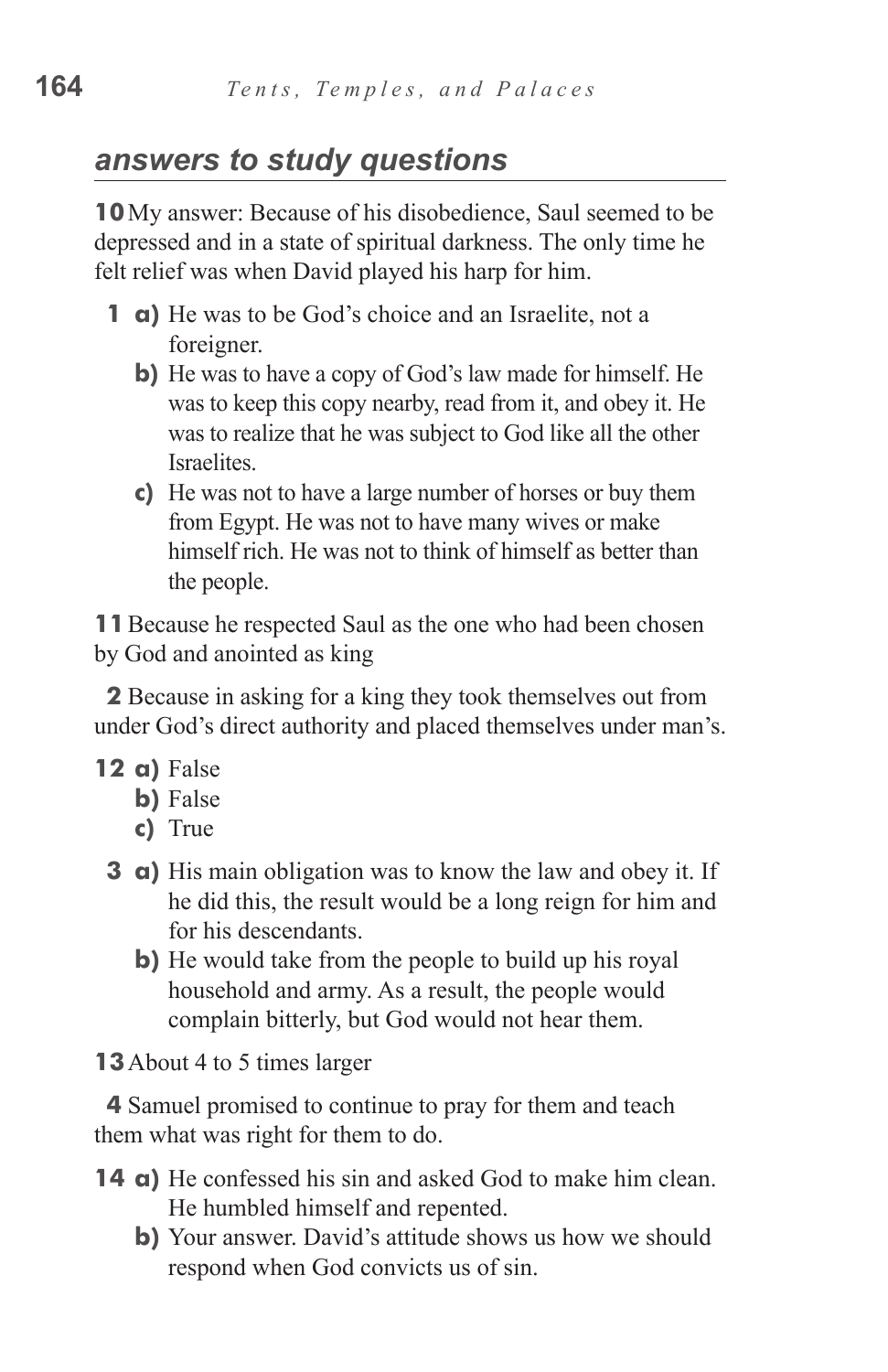#### **5** Your answer

- **15 a** 3) Ruling over Judah
	- **b** 2) Awaiting God's time
	- **c**  4) Ruling over all Israel
	- **d**  2) Awaiting God's time
	- **e**  4) Ruling over all Israel
	- **f** 1) Anointed as king
	- **g** 2) Awaiting God's time
	- **h** 3) Ruling over Judah
	- **i** 4) Ruling over all Israel

**6** God gave him a new nature.

**16**Your answer could include the following (or other) similarities: 1) Both had an inner room in which the Ark of the Covenant rested; 2) Both had altars for sacrifice; and 3) Both were indwelt by the presence of the Lord. The main difference between them is that while the Tent was portable and had been moved from place to place during the time Israel wandered in the desert, the temple was not. It served as the permanent center of worship for the Israelites who had now been settled in their land.

| <b>Saul's Victories</b> |                                                                             | <b>Saul's Failures</b>  |                                                                          |  |  |
|-------------------------|-----------------------------------------------------------------------------|-------------------------|--------------------------------------------------------------------------|--|--|
| <b>Reference</b>        | <b>Description</b>                                                          | <b>Reference</b>        | <b>Description</b>                                                       |  |  |
| 1 Samuel<br>$14:1 - 23$ | Defeated the<br>Philistines at<br>Gibeah and<br>saved the city of<br>Jabesh | 1 Samuel<br>$13:8 - 13$ | Disobeyed<br>God by acting<br>as priest and<br>offering sacrifices       |  |  |
| 1 Samuel<br>$15:1 - 7$  | Defeated the<br>Amalekites.<br>fighting from<br>Havilah to Shur             | 1 Samuel<br>$15:8 - 23$ | Disobeyed God's<br>command to<br>completely<br>destroy the<br>Amalekites |  |  |
| 1 Samuel<br>11:1–15     | Defeated the<br>Ammonites                                                   |                         |                                                                          |  |  |

**7** Your chart should look similar to this: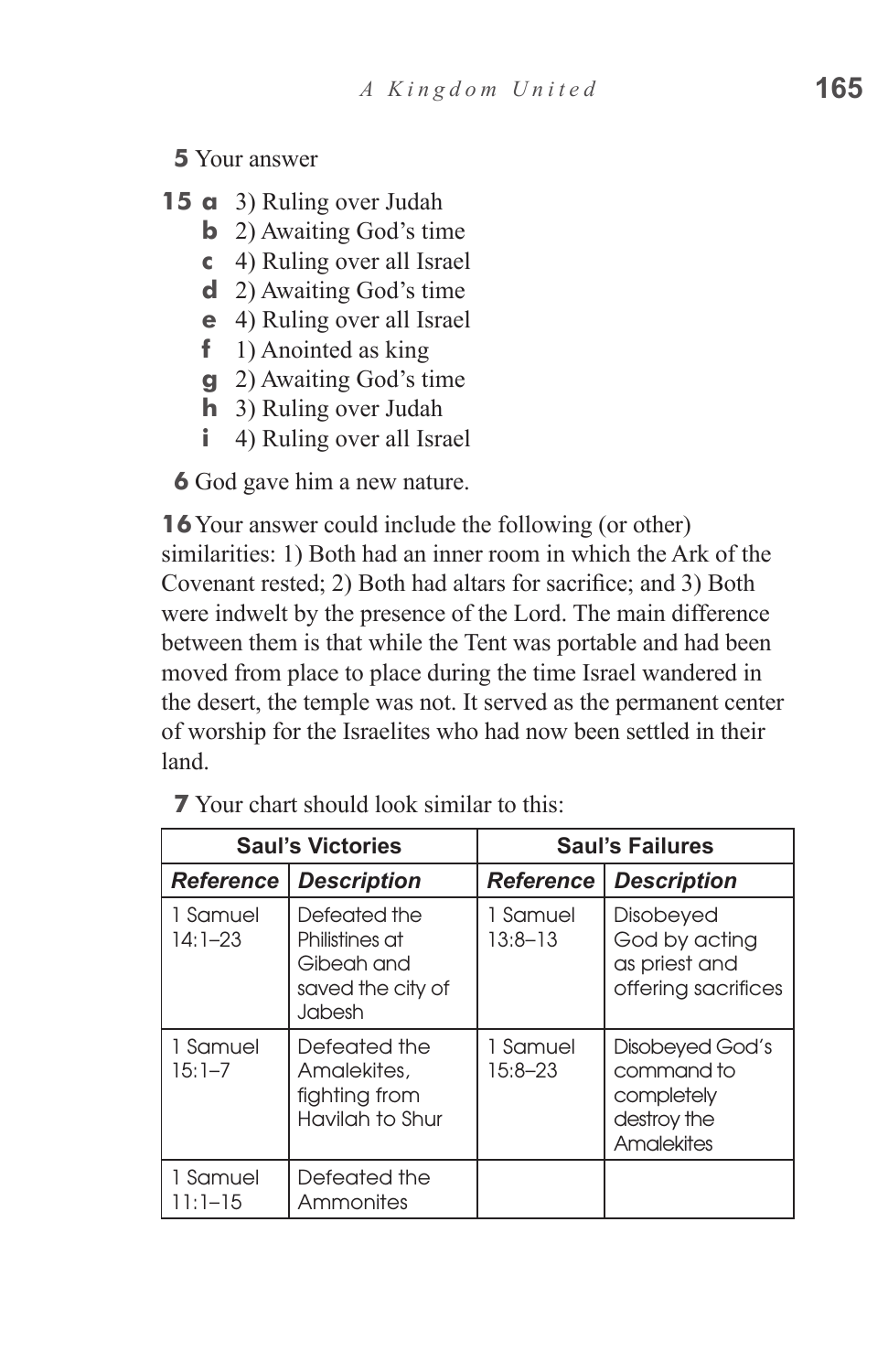**17**According to verses 7–8, God would abandon the temple and it would become a pile of ruins.

- **8 a**) did not think it was necessary for him to completely obey the Lord. (This is the real reason. Saul's acts of disobedience given in statements b) and c) came from his attitude of disrespect towards the Lord's will and commands.)
- **18 a)** False
	- **b**) True
	- **c)**  False
	- **9 a**) They were both tall and handsome.
		- **b)** Eliab was rejected because God saw his heart.
		- **c)**  God's choice indicated that David's heart was right with God.
- **19 c)** In his first years as king . . . .